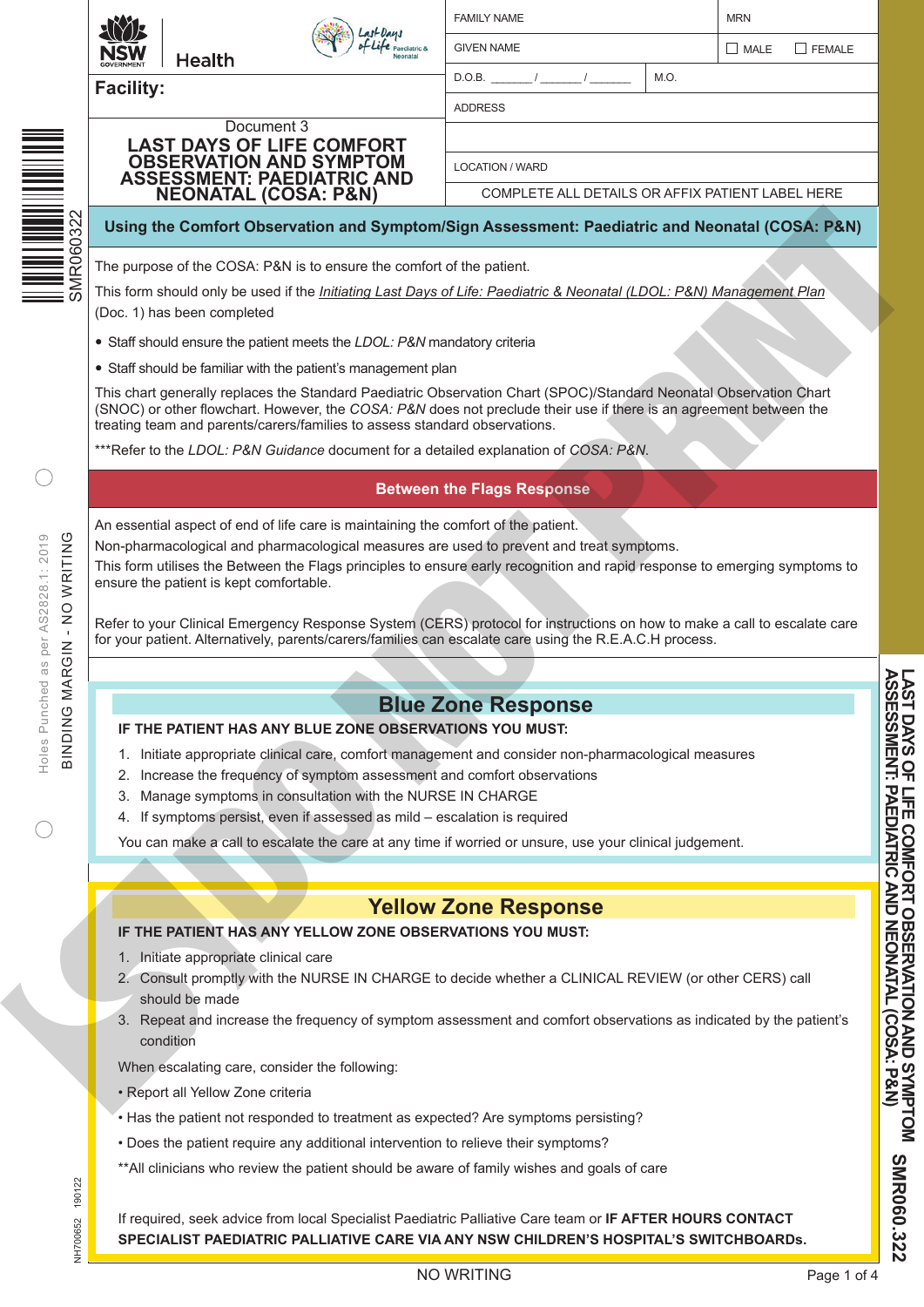| <b>GIVEN NAME</b><br>MALE<br>$\Box$ FEMALE<br><b>Health</b><br>$D.O.B.$ $/$ $/$ $/$<br>M.O.<br><b>Facility:</b><br><b>ADDRESS</b><br>Document 3<br><b>LAST DAYS OF LIFE COMFORT<br/>OBSERVATION AND SYMPTOM<br/>ASSESSMENT: PAEDIATRIC AND<br/>NEONATAL (COSA: P&amp;N)</b><br><b>LOCATION / WARD</b><br>COMPLETE ALL DETAILS OR AFFIX PATIENT LABEL HERE<br>Any symptom which causes discomfort requires an intervention; persistent or severe symptoms require escalation.<br>Document observations a minimum of every 4 hours routinely or more frequently if a symptom is present.<br>Symptoms should be reassessed within 30 minutes following an action.<br>Refer to pharmacological and non-pharmacological guidance documents.<br>Document letter (P- Patient, C-Parent/Carer, S-Staff) in box below to identify the source of assessment.<br>Some symptoms experienced by neonates may be difficult to assess, therefore document most appropriate response.<br>Some signs and symptoms associated with end of life may be present but do not cause distress for the patient.<br>Date<br>Time<br><b>Severe</b><br>Moderate<br>Pain<br><b>Mild</b><br>Absent/Sleeping/No<br>apparent distress<br><b>Breathlessness</b><br><b>Severe</b><br>related to<br><b>Distress</b><br>Moderate<br><b>Mild</b><br>BINDING NARGIN-<br>Holes Punched as per AS<br>Absent/Sleeping/No<br>apparent distress<br><b>Severe</b><br>Respiratory<br>Secretions<br>related to<br><b>Distress</b><br>Moderate<br>Mild<br>Absent/Sleeping/No<br>apparent distress<br>$\leq$<br>2828.1: 2019<br>Severe<br>WRITING<br>Moderate<br>Vomiting/<br>Positing<br>Nausea/<br>Mild<br>Absent/Sleeping/No<br>apparent distress<br>if Vomit/posit<br>Tick<br>Severe<br>Restlessness/<br><b>Agitation/</b><br>Delirium<br>Moderate<br>Mild<br>Absent/Sleeping/No<br>apparent distress<br>Other Symptom<br>Severe<br>(Specify)<br>9. seizures<br>Moderate<br>Mild<br>Absent/Sleeping/No<br>apparent distress<br>Action initiated to manage a symptom? If<br>No (N) or if Yes (Y) document intervention type<br>Pharmacological (P), Non-Pharmacological<br>(N-P). Document details in health care record<br>Initial<br>Daily review for appropriateness to remain on<br>LDOL: P&N Toolkit ( ↓ & initial)<br>(Most senior available doctor or nurse)<br>Variations to frequency of observations (most senior available doctor or nurse).<br>Frequency required<br>Name/Signature (Designation)<br>Date/Time |  |                                          |  |  |  | <b>FAMILY NAME</b> |  |  |  |  |  |  | <b>MRN</b> |  |  |  |  |  |  |
|-------------------------------------------------------------------------------------------------------------------------------------------------------------------------------------------------------------------------------------------------------------------------------------------------------------------------------------------------------------------------------------------------------------------------------------------------------------------------------------------------------------------------------------------------------------------------------------------------------------------------------------------------------------------------------------------------------------------------------------------------------------------------------------------------------------------------------------------------------------------------------------------------------------------------------------------------------------------------------------------------------------------------------------------------------------------------------------------------------------------------------------------------------------------------------------------------------------------------------------------------------------------------------------------------------------------------------------------------------------------------------------------------------------------------------------------------------------------------------------------------------------------------------------------------------------------------------------------------------------------------------------------------------------------------------------------------------------------------------------------------------------------------------------------------------------------------------------------------------------------------------------------------------------------------------------------------------------------------------------------------------------------------------------------------------------------------------------------------------------------------------------------------------------------------------------------------------------------------------------------------------------------------------------------------------------------------------------------------------------------------------------------------------------------------------------------------------------------------------|--|------------------------------------------|--|--|--|--------------------|--|--|--|--|--|--|------------|--|--|--|--|--|--|
|                                                                                                                                                                                                                                                                                                                                                                                                                                                                                                                                                                                                                                                                                                                                                                                                                                                                                                                                                                                                                                                                                                                                                                                                                                                                                                                                                                                                                                                                                                                                                                                                                                                                                                                                                                                                                                                                                                                                                                                                                                                                                                                                                                                                                                                                                                                                                                                                                                                                               |  |                                          |  |  |  |                    |  |  |  |  |  |  |            |  |  |  |  |  |  |
|                                                                                                                                                                                                                                                                                                                                                                                                                                                                                                                                                                                                                                                                                                                                                                                                                                                                                                                                                                                                                                                                                                                                                                                                                                                                                                                                                                                                                                                                                                                                                                                                                                                                                                                                                                                                                                                                                                                                                                                                                                                                                                                                                                                                                                                                                                                                                                                                                                                                               |  |                                          |  |  |  |                    |  |  |  |  |  |  |            |  |  |  |  |  |  |
|                                                                                                                                                                                                                                                                                                                                                                                                                                                                                                                                                                                                                                                                                                                                                                                                                                                                                                                                                                                                                                                                                                                                                                                                                                                                                                                                                                                                                                                                                                                                                                                                                                                                                                                                                                                                                                                                                                                                                                                                                                                                                                                                                                                                                                                                                                                                                                                                                                                                               |  |                                          |  |  |  |                    |  |  |  |  |  |  |            |  |  |  |  |  |  |
|                                                                                                                                                                                                                                                                                                                                                                                                                                                                                                                                                                                                                                                                                                                                                                                                                                                                                                                                                                                                                                                                                                                                                                                                                                                                                                                                                                                                                                                                                                                                                                                                                                                                                                                                                                                                                                                                                                                                                                                                                                                                                                                                                                                                                                                                                                                                                                                                                                                                               |  |                                          |  |  |  |                    |  |  |  |  |  |  |            |  |  |  |  |  |  |
|                                                                                                                                                                                                                                                                                                                                                                                                                                                                                                                                                                                                                                                                                                                                                                                                                                                                                                                                                                                                                                                                                                                                                                                                                                                                                                                                                                                                                                                                                                                                                                                                                                                                                                                                                                                                                                                                                                                                                                                                                                                                                                                                                                                                                                                                                                                                                                                                                                                                               |  |                                          |  |  |  |                    |  |  |  |  |  |  |            |  |  |  |  |  |  |
|                                                                                                                                                                                                                                                                                                                                                                                                                                                                                                                                                                                                                                                                                                                                                                                                                                                                                                                                                                                                                                                                                                                                                                                                                                                                                                                                                                                                                                                                                                                                                                                                                                                                                                                                                                                                                                                                                                                                                                                                                                                                                                                                                                                                                                                                                                                                                                                                                                                                               |  |                                          |  |  |  |                    |  |  |  |  |  |  |            |  |  |  |  |  |  |
|                                                                                                                                                                                                                                                                                                                                                                                                                                                                                                                                                                                                                                                                                                                                                                                                                                                                                                                                                                                                                                                                                                                                                                                                                                                                                                                                                                                                                                                                                                                                                                                                                                                                                                                                                                                                                                                                                                                                                                                                                                                                                                                                                                                                                                                                                                                                                                                                                                                                               |  |                                          |  |  |  |                    |  |  |  |  |  |  |            |  |  |  |  |  |  |
|                                                                                                                                                                                                                                                                                                                                                                                                                                                                                                                                                                                                                                                                                                                                                                                                                                                                                                                                                                                                                                                                                                                                                                                                                                                                                                                                                                                                                                                                                                                                                                                                                                                                                                                                                                                                                                                                                                                                                                                                                                                                                                                                                                                                                                                                                                                                                                                                                                                                               |  |                                          |  |  |  |                    |  |  |  |  |  |  |            |  |  |  |  |  |  |
|                                                                                                                                                                                                                                                                                                                                                                                                                                                                                                                                                                                                                                                                                                                                                                                                                                                                                                                                                                                                                                                                                                                                                                                                                                                                                                                                                                                                                                                                                                                                                                                                                                                                                                                                                                                                                                                                                                                                                                                                                                                                                                                                                                                                                                                                                                                                                                                                                                                                               |  |                                          |  |  |  |                    |  |  |  |  |  |  |            |  |  |  |  |  |  |
|                                                                                                                                                                                                                                                                                                                                                                                                                                                                                                                                                                                                                                                                                                                                                                                                                                                                                                                                                                                                                                                                                                                                                                                                                                                                                                                                                                                                                                                                                                                                                                                                                                                                                                                                                                                                                                                                                                                                                                                                                                                                                                                                                                                                                                                                                                                                                                                                                                                                               |  |                                          |  |  |  |                    |  |  |  |  |  |  |            |  |  |  |  |  |  |
|                                                                                                                                                                                                                                                                                                                                                                                                                                                                                                                                                                                                                                                                                                                                                                                                                                                                                                                                                                                                                                                                                                                                                                                                                                                                                                                                                                                                                                                                                                                                                                                                                                                                                                                                                                                                                                                                                                                                                                                                                                                                                                                                                                                                                                                                                                                                                                                                                                                                               |  |                                          |  |  |  |                    |  |  |  |  |  |  |            |  |  |  |  |  |  |
|                                                                                                                                                                                                                                                                                                                                                                                                                                                                                                                                                                                                                                                                                                                                                                                                                                                                                                                                                                                                                                                                                                                                                                                                                                                                                                                                                                                                                                                                                                                                                                                                                                                                                                                                                                                                                                                                                                                                                                                                                                                                                                                                                                                                                                                                                                                                                                                                                                                                               |  |                                          |  |  |  |                    |  |  |  |  |  |  |            |  |  |  |  |  |  |
|                                                                                                                                                                                                                                                                                                                                                                                                                                                                                                                                                                                                                                                                                                                                                                                                                                                                                                                                                                                                                                                                                                                                                                                                                                                                                                                                                                                                                                                                                                                                                                                                                                                                                                                                                                                                                                                                                                                                                                                                                                                                                                                                                                                                                                                                                                                                                                                                                                                                               |  |                                          |  |  |  |                    |  |  |  |  |  |  |            |  |  |  |  |  |  |
|                                                                                                                                                                                                                                                                                                                                                                                                                                                                                                                                                                                                                                                                                                                                                                                                                                                                                                                                                                                                                                                                                                                                                                                                                                                                                                                                                                                                                                                                                                                                                                                                                                                                                                                                                                                                                                                                                                                                                                                                                                                                                                                                                                                                                                                                                                                                                                                                                                                                               |  |                                          |  |  |  |                    |  |  |  |  |  |  |            |  |  |  |  |  |  |
|                                                                                                                                                                                                                                                                                                                                                                                                                                                                                                                                                                                                                                                                                                                                                                                                                                                                                                                                                                                                                                                                                                                                                                                                                                                                                                                                                                                                                                                                                                                                                                                                                                                                                                                                                                                                                                                                                                                                                                                                                                                                                                                                                                                                                                                                                                                                                                                                                                                                               |  |                                          |  |  |  |                    |  |  |  |  |  |  |            |  |  |  |  |  |  |
|                                                                                                                                                                                                                                                                                                                                                                                                                                                                                                                                                                                                                                                                                                                                                                                                                                                                                                                                                                                                                                                                                                                                                                                                                                                                                                                                                                                                                                                                                                                                                                                                                                                                                                                                                                                                                                                                                                                                                                                                                                                                                                                                                                                                                                                                                                                                                                                                                                                                               |  |                                          |  |  |  |                    |  |  |  |  |  |  |            |  |  |  |  |  |  |
|                                                                                                                                                                                                                                                                                                                                                                                                                                                                                                                                                                                                                                                                                                                                                                                                                                                                                                                                                                                                                                                                                                                                                                                                                                                                                                                                                                                                                                                                                                                                                                                                                                                                                                                                                                                                                                                                                                                                                                                                                                                                                                                                                                                                                                                                                                                                                                                                                                                                               |  |                                          |  |  |  |                    |  |  |  |  |  |  |            |  |  |  |  |  |  |
|                                                                                                                                                                                                                                                                                                                                                                                                                                                                                                                                                                                                                                                                                                                                                                                                                                                                                                                                                                                                                                                                                                                                                                                                                                                                                                                                                                                                                                                                                                                                                                                                                                                                                                                                                                                                                                                                                                                                                                                                                                                                                                                                                                                                                                                                                                                                                                                                                                                                               |  |                                          |  |  |  |                    |  |  |  |  |  |  |            |  |  |  |  |  |  |
|                                                                                                                                                                                                                                                                                                                                                                                                                                                                                                                                                                                                                                                                                                                                                                                                                                                                                                                                                                                                                                                                                                                                                                                                                                                                                                                                                                                                                                                                                                                                                                                                                                                                                                                                                                                                                                                                                                                                                                                                                                                                                                                                                                                                                                                                                                                                                                                                                                                                               |  |                                          |  |  |  |                    |  |  |  |  |  |  |            |  |  |  |  |  |  |
|                                                                                                                                                                                                                                                                                                                                                                                                                                                                                                                                                                                                                                                                                                                                                                                                                                                                                                                                                                                                                                                                                                                                                                                                                                                                                                                                                                                                                                                                                                                                                                                                                                                                                                                                                                                                                                                                                                                                                                                                                                                                                                                                                                                                                                                                                                                                                                                                                                                                               |  |                                          |  |  |  |                    |  |  |  |  |  |  |            |  |  |  |  |  |  |
|                                                                                                                                                                                                                                                                                                                                                                                                                                                                                                                                                                                                                                                                                                                                                                                                                                                                                                                                                                                                                                                                                                                                                                                                                                                                                                                                                                                                                                                                                                                                                                                                                                                                                                                                                                                                                                                                                                                                                                                                                                                                                                                                                                                                                                                                                                                                                                                                                                                                               |  |                                          |  |  |  |                    |  |  |  |  |  |  |            |  |  |  |  |  |  |
|                                                                                                                                                                                                                                                                                                                                                                                                                                                                                                                                                                                                                                                                                                                                                                                                                                                                                                                                                                                                                                                                                                                                                                                                                                                                                                                                                                                                                                                                                                                                                                                                                                                                                                                                                                                                                                                                                                                                                                                                                                                                                                                                                                                                                                                                                                                                                                                                                                                                               |  |                                          |  |  |  |                    |  |  |  |  |  |  |            |  |  |  |  |  |  |
|                                                                                                                                                                                                                                                                                                                                                                                                                                                                                                                                                                                                                                                                                                                                                                                                                                                                                                                                                                                                                                                                                                                                                                                                                                                                                                                                                                                                                                                                                                                                                                                                                                                                                                                                                                                                                                                                                                                                                                                                                                                                                                                                                                                                                                                                                                                                                                                                                                                                               |  |                                          |  |  |  |                    |  |  |  |  |  |  |            |  |  |  |  |  |  |
|                                                                                                                                                                                                                                                                                                                                                                                                                                                                                                                                                                                                                                                                                                                                                                                                                                                                                                                                                                                                                                                                                                                                                                                                                                                                                                                                                                                                                                                                                                                                                                                                                                                                                                                                                                                                                                                                                                                                                                                                                                                                                                                                                                                                                                                                                                                                                                                                                                                                               |  |                                          |  |  |  |                    |  |  |  |  |  |  |            |  |  |  |  |  |  |
|                                                                                                                                                                                                                                                                                                                                                                                                                                                                                                                                                                                                                                                                                                                                                                                                                                                                                                                                                                                                                                                                                                                                                                                                                                                                                                                                                                                                                                                                                                                                                                                                                                                                                                                                                                                                                                                                                                                                                                                                                                                                                                                                                                                                                                                                                                                                                                                                                                                                               |  |                                          |  |  |  |                    |  |  |  |  |  |  |            |  |  |  |  |  |  |
|                                                                                                                                                                                                                                                                                                                                                                                                                                                                                                                                                                                                                                                                                                                                                                                                                                                                                                                                                                                                                                                                                                                                                                                                                                                                                                                                                                                                                                                                                                                                                                                                                                                                                                                                                                                                                                                                                                                                                                                                                                                                                                                                                                                                                                                                                                                                                                                                                                                                               |  |                                          |  |  |  |                    |  |  |  |  |  |  |            |  |  |  |  |  |  |
|                                                                                                                                                                                                                                                                                                                                                                                                                                                                                                                                                                                                                                                                                                                                                                                                                                                                                                                                                                                                                                                                                                                                                                                                                                                                                                                                                                                                                                                                                                                                                                                                                                                                                                                                                                                                                                                                                                                                                                                                                                                                                                                                                                                                                                                                                                                                                                                                                                                                               |  |                                          |  |  |  |                    |  |  |  |  |  |  |            |  |  |  |  |  |  |
|                                                                                                                                                                                                                                                                                                                                                                                                                                                                                                                                                                                                                                                                                                                                                                                                                                                                                                                                                                                                                                                                                                                                                                                                                                                                                                                                                                                                                                                                                                                                                                                                                                                                                                                                                                                                                                                                                                                                                                                                                                                                                                                                                                                                                                                                                                                                                                                                                                                                               |  |                                          |  |  |  |                    |  |  |  |  |  |  |            |  |  |  |  |  |  |
|                                                                                                                                                                                                                                                                                                                                                                                                                                                                                                                                                                                                                                                                                                                                                                                                                                                                                                                                                                                                                                                                                                                                                                                                                                                                                                                                                                                                                                                                                                                                                                                                                                                                                                                                                                                                                                                                                                                                                                                                                                                                                                                                                                                                                                                                                                                                                                                                                                                                               |  |                                          |  |  |  |                    |  |  |  |  |  |  |            |  |  |  |  |  |  |
|                                                                                                                                                                                                                                                                                                                                                                                                                                                                                                                                                                                                                                                                                                                                                                                                                                                                                                                                                                                                                                                                                                                                                                                                                                                                                                                                                                                                                                                                                                                                                                                                                                                                                                                                                                                                                                                                                                                                                                                                                                                                                                                                                                                                                                                                                                                                                                                                                                                                               |  |                                          |  |  |  |                    |  |  |  |  |  |  |            |  |  |  |  |  |  |
|                                                                                                                                                                                                                                                                                                                                                                                                                                                                                                                                                                                                                                                                                                                                                                                                                                                                                                                                                                                                                                                                                                                                                                                                                                                                                                                                                                                                                                                                                                                                                                                                                                                                                                                                                                                                                                                                                                                                                                                                                                                                                                                                                                                                                                                                                                                                                                                                                                                                               |  |                                          |  |  |  |                    |  |  |  |  |  |  |            |  |  |  |  |  |  |
|                                                                                                                                                                                                                                                                                                                                                                                                                                                                                                                                                                                                                                                                                                                                                                                                                                                                                                                                                                                                                                                                                                                                                                                                                                                                                                                                                                                                                                                                                                                                                                                                                                                                                                                                                                                                                                                                                                                                                                                                                                                                                                                                                                                                                                                                                                                                                                                                                                                                               |  |                                          |  |  |  |                    |  |  |  |  |  |  |            |  |  |  |  |  |  |
|                                                                                                                                                                                                                                                                                                                                                                                                                                                                                                                                                                                                                                                                                                                                                                                                                                                                                                                                                                                                                                                                                                                                                                                                                                                                                                                                                                                                                                                                                                                                                                                                                                                                                                                                                                                                                                                                                                                                                                                                                                                                                                                                                                                                                                                                                                                                                                                                                                                                               |  |                                          |  |  |  |                    |  |  |  |  |  |  |            |  |  |  |  |  |  |
|                                                                                                                                                                                                                                                                                                                                                                                                                                                                                                                                                                                                                                                                                                                                                                                                                                                                                                                                                                                                                                                                                                                                                                                                                                                                                                                                                                                                                                                                                                                                                                                                                                                                                                                                                                                                                                                                                                                                                                                                                                                                                                                                                                                                                                                                                                                                                                                                                                                                               |  |                                          |  |  |  |                    |  |  |  |  |  |  |            |  |  |  |  |  |  |
|                                                                                                                                                                                                                                                                                                                                                                                                                                                                                                                                                                                                                                                                                                                                                                                                                                                                                                                                                                                                                                                                                                                                                                                                                                                                                                                                                                                                                                                                                                                                                                                                                                                                                                                                                                                                                                                                                                                                                                                                                                                                                                                                                                                                                                                                                                                                                                                                                                                                               |  |                                          |  |  |  |                    |  |  |  |  |  |  |            |  |  |  |  |  |  |
|                                                                                                                                                                                                                                                                                                                                                                                                                                                                                                                                                                                                                                                                                                                                                                                                                                                                                                                                                                                                                                                                                                                                                                                                                                                                                                                                                                                                                                                                                                                                                                                                                                                                                                                                                                                                                                                                                                                                                                                                                                                                                                                                                                                                                                                                                                                                                                                                                                                                               |  |                                          |  |  |  |                    |  |  |  |  |  |  |            |  |  |  |  |  |  |
|                                                                                                                                                                                                                                                                                                                                                                                                                                                                                                                                                                                                                                                                                                                                                                                                                                                                                                                                                                                                                                                                                                                                                                                                                                                                                                                                                                                                                                                                                                                                                                                                                                                                                                                                                                                                                                                                                                                                                                                                                                                                                                                                                                                                                                                                                                                                                                                                                                                                               |  |                                          |  |  |  |                    |  |  |  |  |  |  |            |  |  |  |  |  |  |
|                                                                                                                                                                                                                                                                                                                                                                                                                                                                                                                                                                                                                                                                                                                                                                                                                                                                                                                                                                                                                                                                                                                                                                                                                                                                                                                                                                                                                                                                                                                                                                                                                                                                                                                                                                                                                                                                                                                                                                                                                                                                                                                                                                                                                                                                                                                                                                                                                                                                               |  |                                          |  |  |  |                    |  |  |  |  |  |  |            |  |  |  |  |  |  |
|                                                                                                                                                                                                                                                                                                                                                                                                                                                                                                                                                                                                                                                                                                                                                                                                                                                                                                                                                                                                                                                                                                                                                                                                                                                                                                                                                                                                                                                                                                                                                                                                                                                                                                                                                                                                                                                                                                                                                                                                                                                                                                                                                                                                                                                                                                                                                                                                                                                                               |  |                                          |  |  |  |                    |  |  |  |  |  |  |            |  |  |  |  |  |  |
|                                                                                                                                                                                                                                                                                                                                                                                                                                                                                                                                                                                                                                                                                                                                                                                                                                                                                                                                                                                                                                                                                                                                                                                                                                                                                                                                                                                                                                                                                                                                                                                                                                                                                                                                                                                                                                                                                                                                                                                                                                                                                                                                                                                                                                                                                                                                                                                                                                                                               |  |                                          |  |  |  |                    |  |  |  |  |  |  |            |  |  |  |  |  |  |
|                                                                                                                                                                                                                                                                                                                                                                                                                                                                                                                                                                                                                                                                                                                                                                                                                                                                                                                                                                                                                                                                                                                                                                                                                                                                                                                                                                                                                                                                                                                                                                                                                                                                                                                                                                                                                                                                                                                                                                                                                                                                                                                                                                                                                                                                                                                                                                                                                                                                               |  |                                          |  |  |  |                    |  |  |  |  |  |  |            |  |  |  |  |  |  |
|                                                                                                                                                                                                                                                                                                                                                                                                                                                                                                                                                                                                                                                                                                                                                                                                                                                                                                                                                                                                                                                                                                                                                                                                                                                                                                                                                                                                                                                                                                                                                                                                                                                                                                                                                                                                                                                                                                                                                                                                                                                                                                                                                                                                                                                                                                                                                                                                                                                                               |  |                                          |  |  |  |                    |  |  |  |  |  |  |            |  |  |  |  |  |  |
|                                                                                                                                                                                                                                                                                                                                                                                                                                                                                                                                                                                                                                                                                                                                                                                                                                                                                                                                                                                                                                                                                                                                                                                                                                                                                                                                                                                                                                                                                                                                                                                                                                                                                                                                                                                                                                                                                                                                                                                                                                                                                                                                                                                                                                                                                                                                                                                                                                                                               |  |                                          |  |  |  |                    |  |  |  |  |  |  |            |  |  |  |  |  |  |
|                                                                                                                                                                                                                                                                                                                                                                                                                                                                                                                                                                                                                                                                                                                                                                                                                                                                                                                                                                                                                                                                                                                                                                                                                                                                                                                                                                                                                                                                                                                                                                                                                                                                                                                                                                                                                                                                                                                                                                                                                                                                                                                                                                                                                                                                                                                                                                                                                                                                               |  |                                          |  |  |  |                    |  |  |  |  |  |  |            |  |  |  |  |  |  |
|                                                                                                                                                                                                                                                                                                                                                                                                                                                                                                                                                                                                                                                                                                                                                                                                                                                                                                                                                                                                                                                                                                                                                                                                                                                                                                                                                                                                                                                                                                                                                                                                                                                                                                                                                                                                                                                                                                                                                                                                                                                                                                                                                                                                                                                                                                                                                                                                                                                                               |  |                                          |  |  |  |                    |  |  |  |  |  |  |            |  |  |  |  |  |  |
|                                                                                                                                                                                                                                                                                                                                                                                                                                                                                                                                                                                                                                                                                                                                                                                                                                                                                                                                                                                                                                                                                                                                                                                                                                                                                                                                                                                                                                                                                                                                                                                                                                                                                                                                                                                                                                                                                                                                                                                                                                                                                                                                                                                                                                                                                                                                                                                                                                                                               |  |                                          |  |  |  |                    |  |  |  |  |  |  |            |  |  |  |  |  |  |
|                                                                                                                                                                                                                                                                                                                                                                                                                                                                                                                                                                                                                                                                                                                                                                                                                                                                                                                                                                                                                                                                                                                                                                                                                                                                                                                                                                                                                                                                                                                                                                                                                                                                                                                                                                                                                                                                                                                                                                                                                                                                                                                                                                                                                                                                                                                                                                                                                                                                               |  | Document rationale in health care record |  |  |  |                    |  |  |  |  |  |  |            |  |  |  |  |  |  |

Page 2 of 4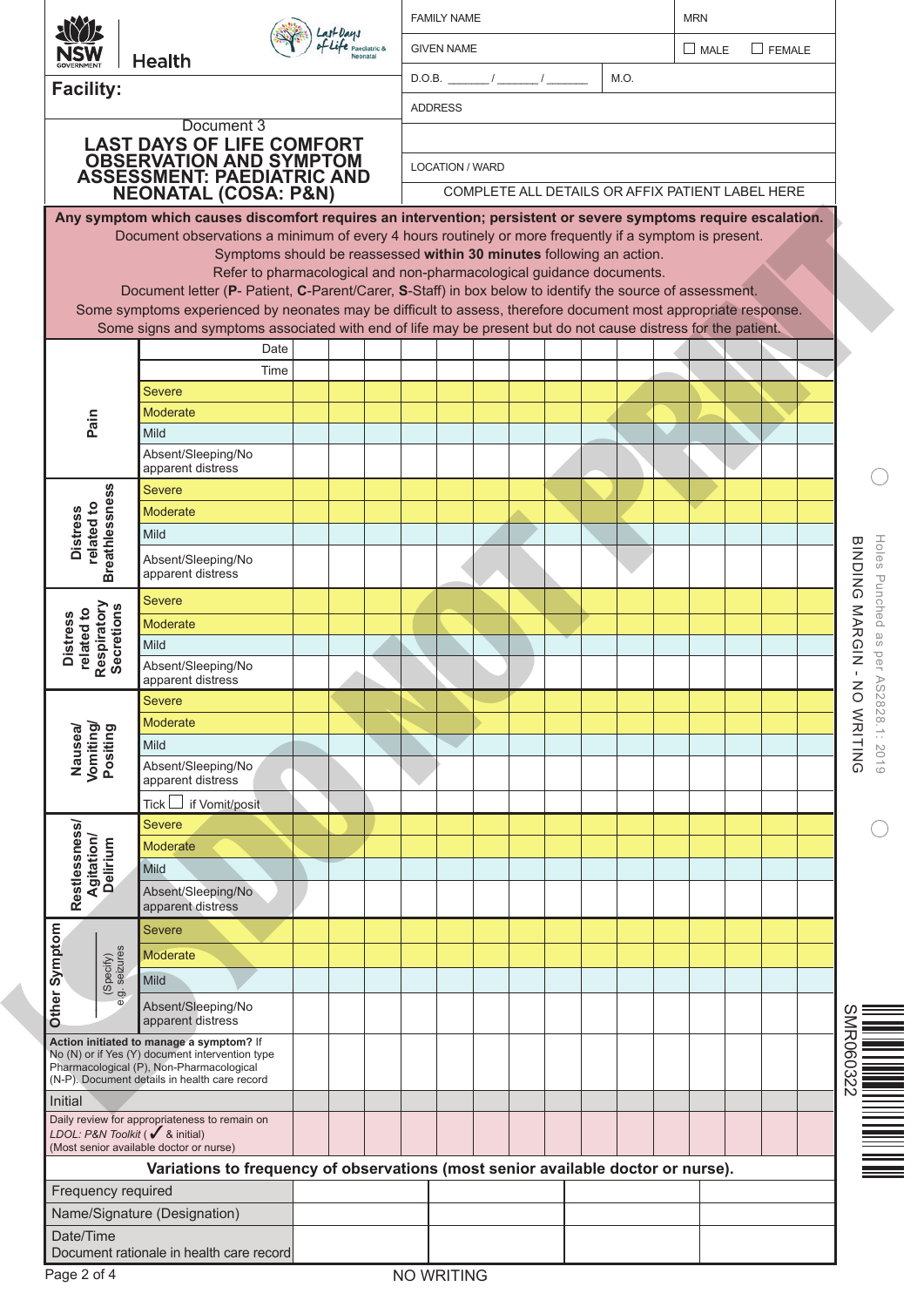|                               |                  | <b>Health</b>                                                                                                                                                                                                                                                                                                                                                                                                                                                                                                                                                                                                                                                                                                                                                                                                                                                                                                                     |                                                  |                        |  |  |  |  | M.O. |  |  |  |  |  |
|-------------------------------|------------------|-----------------------------------------------------------------------------------------------------------------------------------------------------------------------------------------------------------------------------------------------------------------------------------------------------------------------------------------------------------------------------------------------------------------------------------------------------------------------------------------------------------------------------------------------------------------------------------------------------------------------------------------------------------------------------------------------------------------------------------------------------------------------------------------------------------------------------------------------------------------------------------------------------------------------------------|--------------------------------------------------|------------------------|--|--|--|--|------|--|--|--|--|--|
|                               | <b>Facility:</b> |                                                                                                                                                                                                                                                                                                                                                                                                                                                                                                                                                                                                                                                                                                                                                                                                                                                                                                                                   | <b>ADDRESS</b>                                   |                        |  |  |  |  |      |  |  |  |  |  |
|                               |                  | Document 3                                                                                                                                                                                                                                                                                                                                                                                                                                                                                                                                                                                                                                                                                                                                                                                                                                                                                                                        |                                                  |                        |  |  |  |  |      |  |  |  |  |  |
|                               |                  | <b>LAST DAYS OF LIFE COMFORT<br/>OBSERVATION AND SYMPTOM<br/>ASSESSMENT: PAEDIATRIC AND</b>                                                                                                                                                                                                                                                                                                                                                                                                                                                                                                                                                                                                                                                                                                                                                                                                                                       |                                                  | <b>LOCATION / WARD</b> |  |  |  |  |      |  |  |  |  |  |
|                               |                  |                                                                                                                                                                                                                                                                                                                                                                                                                                                                                                                                                                                                                                                                                                                                                                                                                                                                                                                                   | COMPLETE ALL DETAILS OR AFFIX PATIENT LABEL HERE |                        |  |  |  |  |      |  |  |  |  |  |
|                               |                  | <b>NEONATAL (COSA: P&amp;N)</b><br><b>Instructions for Comfort Assessment and Management</b>                                                                                                                                                                                                                                                                                                                                                                                                                                                                                                                                                                                                                                                                                                                                                                                                                                      |                                                  |                        |  |  |  |  |      |  |  |  |  |  |
|                               |                  | 1. Assess and manage comfort care a minimum of every 4 hours in consideration of needs of the child/neonate and wishes of<br>the child/parent/carer                                                                                                                                                                                                                                                                                                                                                                                                                                                                                                                                                                                                                                                                                                                                                                               |                                                  |                        |  |  |  |  |      |  |  |  |  |  |
|                               |                  | 2. Document each care need and tick ✔ when action completed - Note N/A if after assessment no action required                                                                                                                                                                                                                                                                                                                                                                                                                                                                                                                                                                                                                                                                                                                                                                                                                     |                                                  |                        |  |  |  |  |      |  |  |  |  |  |
| Date                          |                  | If Further Action Required - document reasons and actions in patient's health care record                                                                                                                                                                                                                                                                                                                                                                                                                                                                                                                                                                                                                                                                                                                                                                                                                                         |                                                  |                        |  |  |  |  |      |  |  |  |  |  |
| Time                          |                  |                                                                                                                                                                                                                                                                                                                                                                                                                                                                                                                                                                                                                                                                                                                                                                                                                                                                                                                                   |                                                  |                        |  |  |  |  |      |  |  |  |  |  |
|                               | <b>Assess</b>    | Skin intact & clean                                                                                                                                                                                                                                                                                                                                                                                                                                                                                                                                                                                                                                                                                                                                                                                                                                                                                                               |                                                  |                        |  |  |  |  |      |  |  |  |  |  |
|                               |                  | Cleanse/moisturise/nappy care                                                                                                                                                                                                                                                                                                                                                                                                                                                                                                                                                                                                                                                                                                                                                                                                                                                                                                     |                                                  |                        |  |  |  |  |      |  |  |  |  |  |
| care                          |                  | Pressure relieving mattress                                                                                                                                                                                                                                                                                                                                                                                                                                                                                                                                                                                                                                                                                                                                                                                                                                                                                                       |                                                  |                        |  |  |  |  |      |  |  |  |  |  |
| Skin                          | Action           | Turn and reposition as indicated                                                                                                                                                                                                                                                                                                                                                                                                                                                                                                                                                                                                                                                                                                                                                                                                                                                                                                  |                                                  |                        |  |  |  |  |      |  |  |  |  |  |
|                               |                  | Manual handling equipment/aids                                                                                                                                                                                                                                                                                                                                                                                                                                                                                                                                                                                                                                                                                                                                                                                                                                                                                                    |                                                  |                        |  |  |  |  |      |  |  |  |  |  |
|                               |                  | Wound care                                                                                                                                                                                                                                                                                                                                                                                                                                                                                                                                                                                                                                                                                                                                                                                                                                                                                                                        |                                                  |                        |  |  |  |  |      |  |  |  |  |  |
|                               | Assess           | Infusions and site monitoring (Follow local Policies & Guidelines)                                                                                                                                                                                                                                                                                                                                                                                                                                                                                                                                                                                                                                                                                                                                                                                                                                                                |                                                  |                        |  |  |  |  |      |  |  |  |  |  |
| <b>Device</b>                 |                  | Note presence of device: Pump (P)/<br>Syringe driver (SD)                                                                                                                                                                                                                                                                                                                                                                                                                                                                                                                                                                                                                                                                                                                                                                                                                                                                         |                                                  |                        |  |  |  |  |      |  |  |  |  |  |
|                               | Action           | Document site location & type:<br>Intravenous (IV)/Subcutaneous (subcut)                                                                                                                                                                                                                                                                                                                                                                                                                                                                                                                                                                                                                                                                                                                                                                                                                                                          |                                                  |                        |  |  |  |  |      |  |  |  |  |  |
|                               | Assess           | Mouth/lips clean and moist                                                                                                                                                                                                                                                                                                                                                                                                                                                                                                                                                                                                                                                                                                                                                                                                                                                                                                        |                                                  |                        |  |  |  |  |      |  |  |  |  |  |
| Mouth<br>care                 | Action           | Provide mouth care                                                                                                                                                                                                                                                                                                                                                                                                                                                                                                                                                                                                                                                                                                                                                                                                                                                                                                                |                                                  |                        |  |  |  |  |      |  |  |  |  |  |
|                               | Assess           | Eyes are clean and moist (escalate a review if redness/irritation/discharge present)                                                                                                                                                                                                                                                                                                                                                                                                                                                                                                                                                                                                                                                                                                                                                                                                                                              |                                                  |                        |  |  |  |  |      |  |  |  |  |  |
| Eye<br>care                   | Action           | Clean with Normal Saline                                                                                                                                                                                                                                                                                                                                                                                                                                                                                                                                                                                                                                                                                                                                                                                                                                                                                                          |                                                  |                        |  |  |  |  |      |  |  |  |  |  |
|                               | Assess           | Urinary: Patient clean/comfortable (consider retention or incontinence)                                                                                                                                                                                                                                                                                                                                                                                                                                                                                                                                                                                                                                                                                                                                                                                                                                                           |                                                  |                        |  |  |  |  |      |  |  |  |  |  |
| Θr                            |                  | Document urine output 'PU"                                                                                                                                                                                                                                                                                                                                                                                                                                                                                                                                                                                                                                                                                                                                                                                                                                                                                                        |                                                  |                        |  |  |  |  |      |  |  |  |  |  |
| <b>Bladd</b><br>care          | Action           |                                                                                                                                                                                                                                                                                                                                                                                                                                                                                                                                                                                                                                                                                                                                                                                                                                                                                                                                   |                                                  |                        |  |  |  |  |      |  |  |  |  |  |
|                               |                  | <b>Bladder Management</b>                                                                                                                                                                                                                                                                                                                                                                                                                                                                                                                                                                                                                                                                                                                                                                                                                                                                                                         |                                                  |                        |  |  |  |  |      |  |  |  |  |  |
|                               | <b>Assess</b>    | Bowels: Patient clean/comfortable (consider constipation or diarrhoea)                                                                                                                                                                                                                                                                                                                                                                                                                                                                                                                                                                                                                                                                                                                                                                                                                                                            |                                                  |                        |  |  |  |  |      |  |  |  |  |  |
| <b>Bowel</b><br>care          | Action           | Documented Bowel movements "BO"                                                                                                                                                                                                                                                                                                                                                                                                                                                                                                                                                                                                                                                                                                                                                                                                                                                                                                   |                                                  |                        |  |  |  |  |      |  |  |  |  |  |
|                               |                  | Bowel/Stoma management                                                                                                                                                                                                                                                                                                                                                                                                                                                                                                                                                                                                                                                                                                                                                                                                                                                                                                            |                                                  |                        |  |  |  |  |      |  |  |  |  |  |
| 3.                            |                  | Psychosocial needs should be assessed once per shift (including Spiritual/Cultural/Religious)<br>Families will require psychosocial support in the last days of life but needs will vary depending on family. These assessments do not<br>necessarily require a discussion with patient/parent/carer.<br>Refer to other clinical documentation and/or discuss with Nurse In Charge to ensure there is a support plan available.<br>Some considerations; LDOL: P&N Information sheets given to parent/carer, procedures explained, new concerns identified, assess physical<br>needs (nutrition), person significant to the family contacted (if requested by family), referral to social work, palliative care or other allied health,<br>Aboriginal Liaison Officer, Pastoral Care contacted, and rituals facilitated as requested.<br>Assess and tick ✔ when action completed - Note N/A if after assessment no action required |                                                  |                        |  |  |  |  |      |  |  |  |  |  |
|                               | <b>Assess</b>    | Patient support needs                                                                                                                                                                                                                                                                                                                                                                                                                                                                                                                                                                                                                                                                                                                                                                                                                                                                                                             |                                                  |                        |  |  |  |  |      |  |  |  |  |  |
|                               | Action           |                                                                                                                                                                                                                                                                                                                                                                                                                                                                                                                                                                                                                                                                                                                                                                                                                                                                                                                                   |                                                  |                        |  |  |  |  |      |  |  |  |  |  |
| support needs<br>Psychosocial | Assess           | Parent/carer support needs                                                                                                                                                                                                                                                                                                                                                                                                                                                                                                                                                                                                                                                                                                                                                                                                                                                                                                        |                                                  |                        |  |  |  |  |      |  |  |  |  |  |
|                               | Action           |                                                                                                                                                                                                                                                                                                                                                                                                                                                                                                                                                                                                                                                                                                                                                                                                                                                                                                                                   |                                                  |                        |  |  |  |  |      |  |  |  |  |  |
|                               |                  | Sibling support needed                                                                                                                                                                                                                                                                                                                                                                                                                                                                                                                                                                                                                                                                                                                                                                                                                                                                                                            |                                                  |                        |  |  |  |  |      |  |  |  |  |  |
|                               | Assess           |                                                                                                                                                                                                                                                                                                                                                                                                                                                                                                                                                                                                                                                                                                                                                                                                                                                                                                                                   |                                                  |                        |  |  |  |  |      |  |  |  |  |  |
|                               | Action           |                                                                                                                                                                                                                                                                                                                                                                                                                                                                                                                                                                                                                                                                                                                                                                                                                                                                                                                                   |                                                  |                        |  |  |  |  |      |  |  |  |  |  |
|                               |                  | Initials                                                                                                                                                                                                                                                                                                                                                                                                                                                                                                                                                                                                                                                                                                                                                                                                                                                                                                                          |                                                  |                        |  |  |  |  |      |  |  |  |  |  |
|                               |                  | The child, parent/carer/family may have specific requests relating to end of life and after death care.<br>Please document, date and initial these requests.                                                                                                                                                                                                                                                                                                                                                                                                                                                                                                                                                                                                                                                                                                                                                                      |                                                  |                        |  |  |  |  |      |  |  |  |  |  |